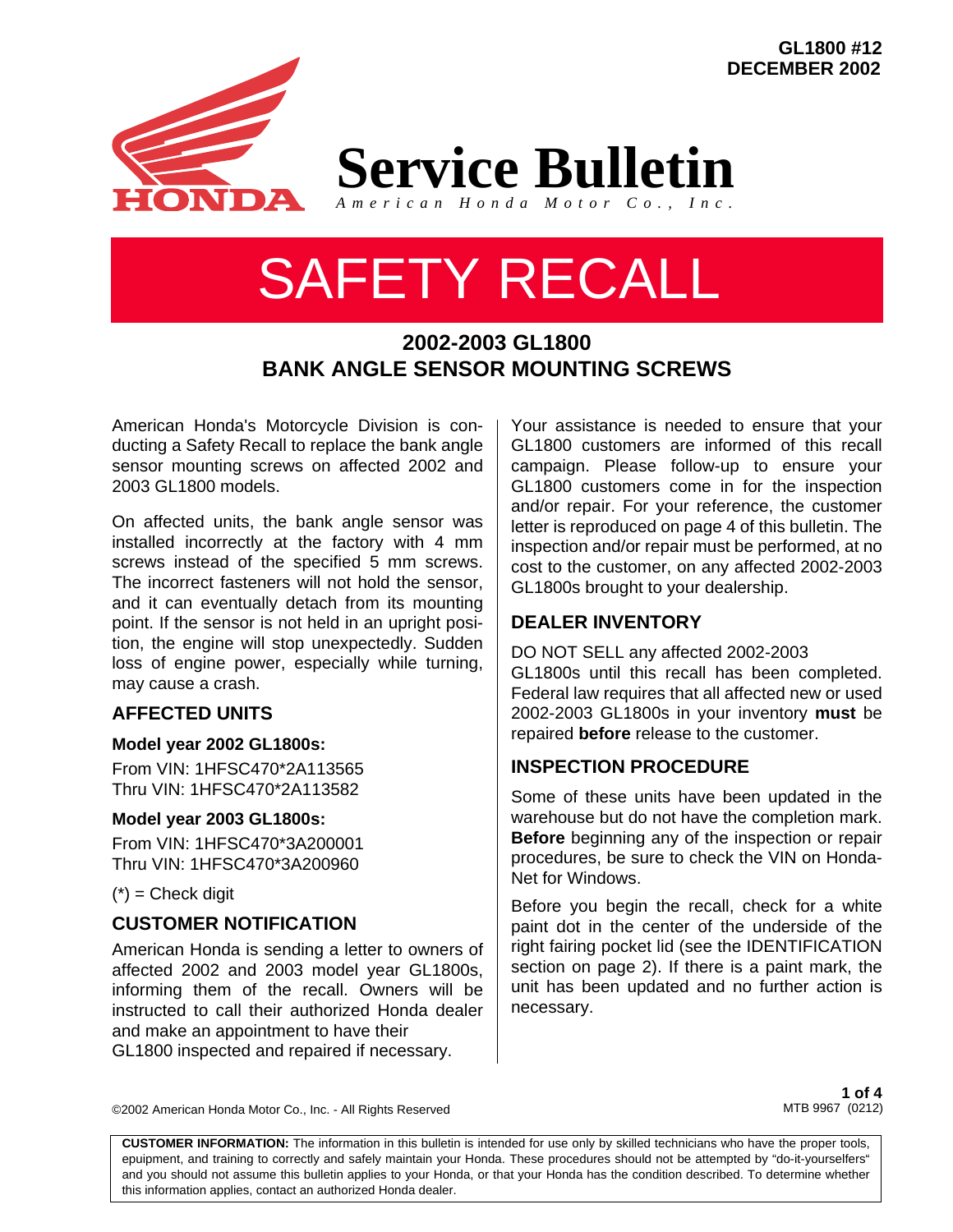# **GL1800 #12 DECEMBER 2002**

# **REPAIR PROCEDURE**

1. Insert the ignition key into the lock cylinder and open the fairing pocket lid by turning the key clockwise.

Remove the two trim clips by pushing the center pins in. Remove the two screws. Disconnect the opener cable and remove the right fairing pocket. **TRIM CLIPS**



2. To access the bank angle sensor, remove the two mounting screws securing the connector holder. Place the holder to the side.



- 3. To check for the proper screw size, slightly tighten both bank angle sensor screws. If the screws are tight, reassemble the unit and apply the identification mark. If the screws spin in the holes, proceed to Step 4.
- 4. Using a magnetic screwdriver, remove and discard one of the two 4 mm screws securing the bank angle sensor assembly. Replace with a 5 x 12 mm self-tapping screw (see the PARTS INFORMATION section on page 3 for the proper screw for this repair). Repeat for the other screw.



5. Reinstall the removed parts in the reverse order of removal.

# **IDENTIFICATION**

Apply a white paint dot in the center of the underside of the right fairing pocket lid as shown. This will indicate that the Safety Recall has been performed on this unit.

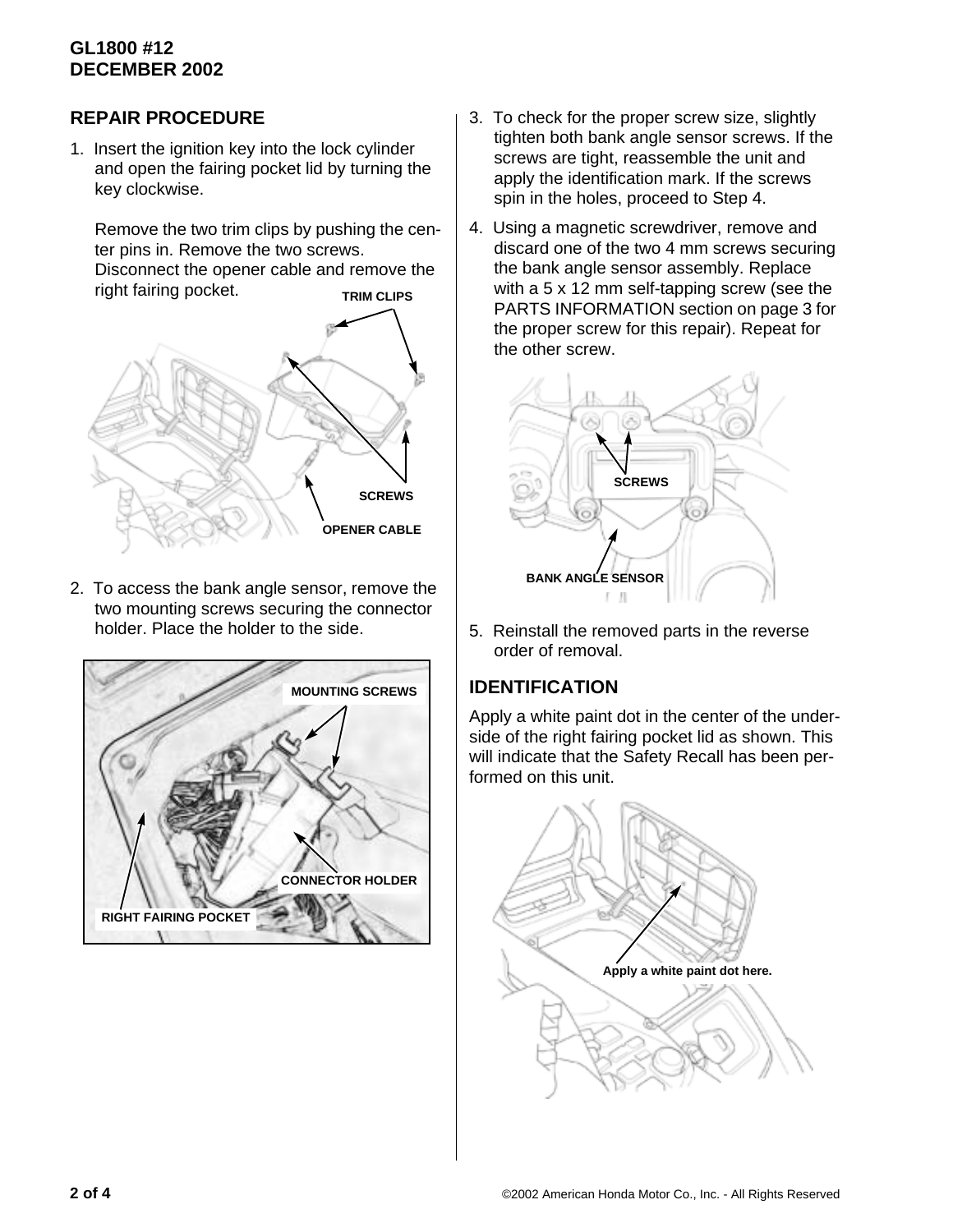# **PARTS INFORMATION**

Screw, tapping, 5 x 12 mm (Order as needed)

## **P/N: 93901-25210 H/C: 0465724**

Do not order more than two screws for each expected repair as stock is limited.

For this specific recall repair, **do not** use the 5 x 8 mm screw illustrated in the GL1800 parts catalog.

## **WARRANTY INFORMATION**

This recall will be in effect until all listed units have been repaired according to this recall, regardless of the date of purchase. After completion of the inspection or repair, submit one claim per VIN using the following information only.

## **Inspection**

Template: **L83A** Flat Rate Time = **0.3 hours**

## **Inspection and Repair**

Template: **L83B** Flat Rate Time = **0.4 hours** Parts: **P/N: 93901-25210** (2 screws)